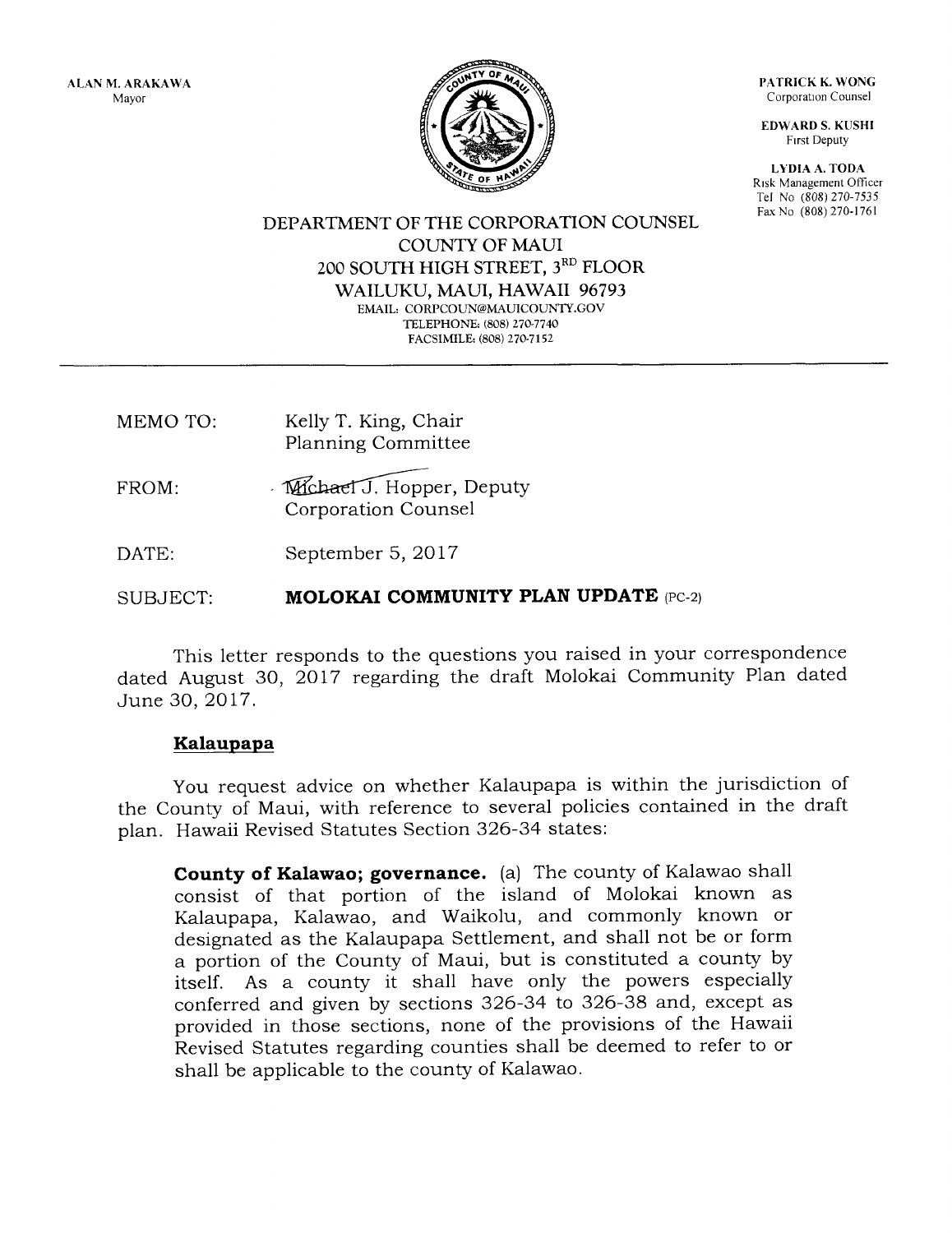(b) The county of Kalawao shall be under the jurisdiction and control of the department of health and be governed by the laws, and rules relating to the department and the care and treatment of persons affected with Hansen's disease, except as otherwise provided by law.

This section makes clear that Kalaupapa is part of Kalawao County and is not under the jurisdiction or control of the County of Maui. As such, the effect of any community plan policy with respect to Kalaupapa would be minimal, similar to a policy regarding other areas of the State of Hawaii outside of the County of Maui.

## Chapters 10 and 11 of the Draft Molokai Community Plan

In my review of Chapters 10 and 11 of the draft Molokai Community Plan I note the legal issues referenced below. My review is based on legal issues only-chapters 10 and 11 should be consistent with the remainder of the plan, and the Council should agree with the poiicy conclusions of those chapters (as with the rest of the plan) prior to adopting the plan. As review of the plan continues there may be additional comments to add to the list below.

## Chapter 1O

On page 129, the plan recommends that no action should be taken on a boat ramp unless "Free Prior, and Informed Consent is Obtained" utilizing <sup>a</sup> The community plan cannot alter the existing approval process for constructing a boat ramp, which would be based on state law applicable to the applicant.

On page 136, there is a statement that 50% of kuleana land is untradeable because of unclear title. There does not appear to be a reference to the source of this information which should be provided.

On page 137, the plan creates a new 8 step permitting process based on the "eight realms of decision making" for "any permit request". This is beyond the scope and authority of the community plan and will require an amendment to the Maui County Code.

On pages 137-138, the plan attempts to adopt the "United Nations Declaration on the Rights of Indigenous Peoples" as a "mandate that the State and County government must adhere to in making land use decisions in collaboration with native individuals and communities on Molokai." Should the county wish to adopt a particular United Nations protocol for land use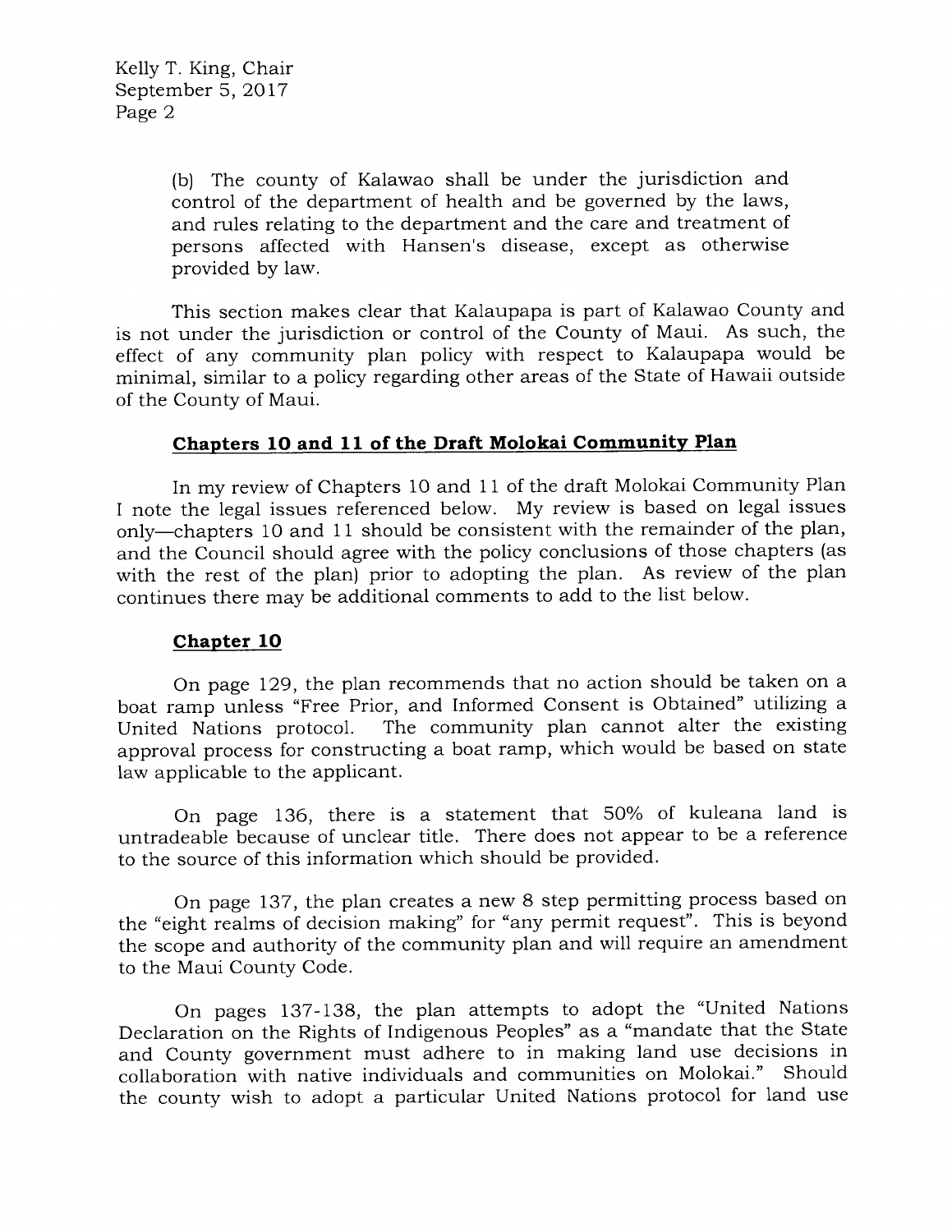Kelly T. King, Chair September 5,2017 Page 3

decisions, it must do so by amendment to the county code. Action may also be required by the State of Hawaii.

## Chapter 11

There are several portions of this chapter that appear to be proposed revisions that were submitted after the initial draft, and include captions that would be used in filing documents. The captions should be removed and the proposed revisions incorporated into the overall document where appropriate.

On pages 143-144, the plan states "hunting opportunities should be limited to Molokai residents" and attempts to adopt a "Hunting Management Plan" that would dictate hunting protocols on private property. It is beyond the scope of the community plan to adopt hunting regulations on private property. Hunting throughout the state is regulated by the Department of Land and Natural Resources (see HRS chapter 183D).

On pages 145-146, the plan includes several quotations from the Molokai Dispatch newspaper. The information in the newspaper articles should be verified before including them as a basis for policies in the plan.

On page 146 there are a variety of proposed actions with respect to the privately owned water system. it should be made clear that these policies are recommended actions that relate to the owner of the private water system and not the county, which does not own or operate the system. It should also be noted that private water systems are regulated by the Public Utilities Commission and the Department of Health and not the County of Maui.

On page 147, there is a statement that the "City & County" and Molokai Ranch should share the cost of repairing Kaluakoi road. The reference to "City and County" should be changed to "County of Maui" on this page and page 155. Regarding this policy, the Department of Public Works should confirm whether the road is a county highway. If it is not then the county should not be repairing a road it does not own.

On page 149 clartfy that the private landowner is responsible for all items related to the private water system.

On page 152, the plan purports to disallow fracking. This is beyond the scope of the community plan and would need to be done by appropriate state and county legislative action.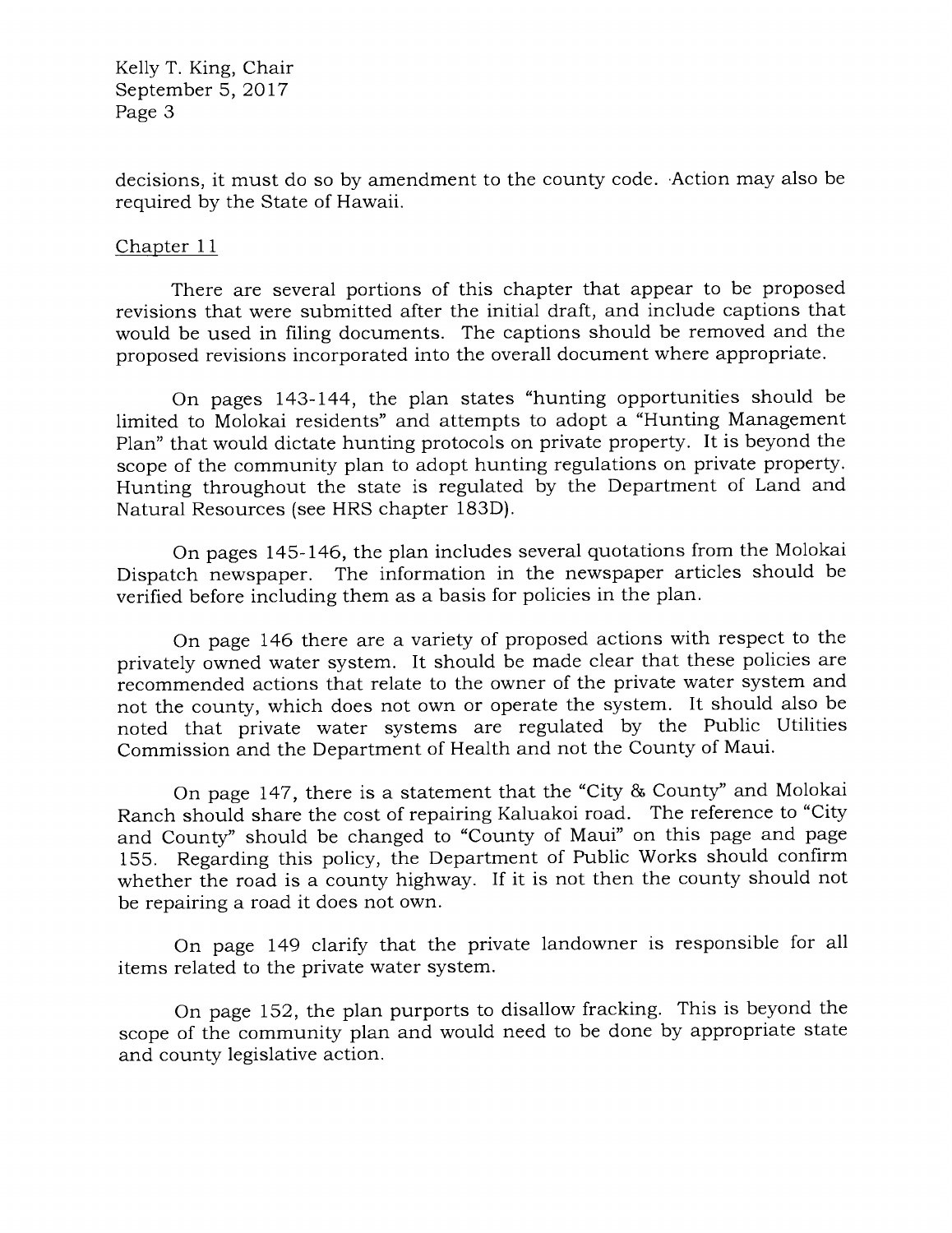Kelly T. King, Chair September 5,2OL7 Page 4

On page 153 there is proposed a "moratorium on the use of water". The County of Maui is not authorized to adopt a moratorium on water use as the system is privately owned and regulated by the State.

On page 153 there is a proposed "permanent moratorium against the development of tourist related activities". Should the Council wish to prohibit certain activities, it is advisable to assign the appropriate land use designations to the applicable land, and zone that land consistent with the designation along with appropriate conditions. Further, to the extent these activities are already in place they would be subject to rules related to nonconforming uses if the use is prohibited.

On page 155 there are references to the county identifying potential water sources and investigating how to provide that water for aquaculture, and providing assistance to Molokai Ranch in restoring the golf course, restaurant and buildings at Kaluakoi. As with other policy considerations throughout the plan, the Council should consider whether the policy is appropriate. This also conflicts with the moratorium on tourist related activities on page 153.

On page 155 there is a statement that taxes and fees should never increase for residents. As taxes and fees are consistent throughout the county and not specific to Molokai residents this policy cannot be implemented. On this same page there is a proposed special taxation method for Molokai residents to tie taxation to actual rather than potential use. Any method of taxation would need to be consistent throughout the county and cannot be applied solely to Molokai residents.

Starting on page 156 there is a list of items under "commercial development". It should be clarified if this is intended to apply to commercial development only, as many sections appear to apply generally. Additionally, the subheadings under this section are inconsistent (the numbering is incorrect) and should be fixed.

Section B on page 156 proposes to alter project review requirements for various applications (though it is unclear which applications). To do this, the Maui County Code would need to be amended to specify the necessary alterations to the approval process. While this cannot be done in the community plan, the plan can designate land appropriately to indicate the desired land use. All of section B should be deleted or added to the Maui County Code under Section 19.510 or other appropriate section of the Maui County Code.